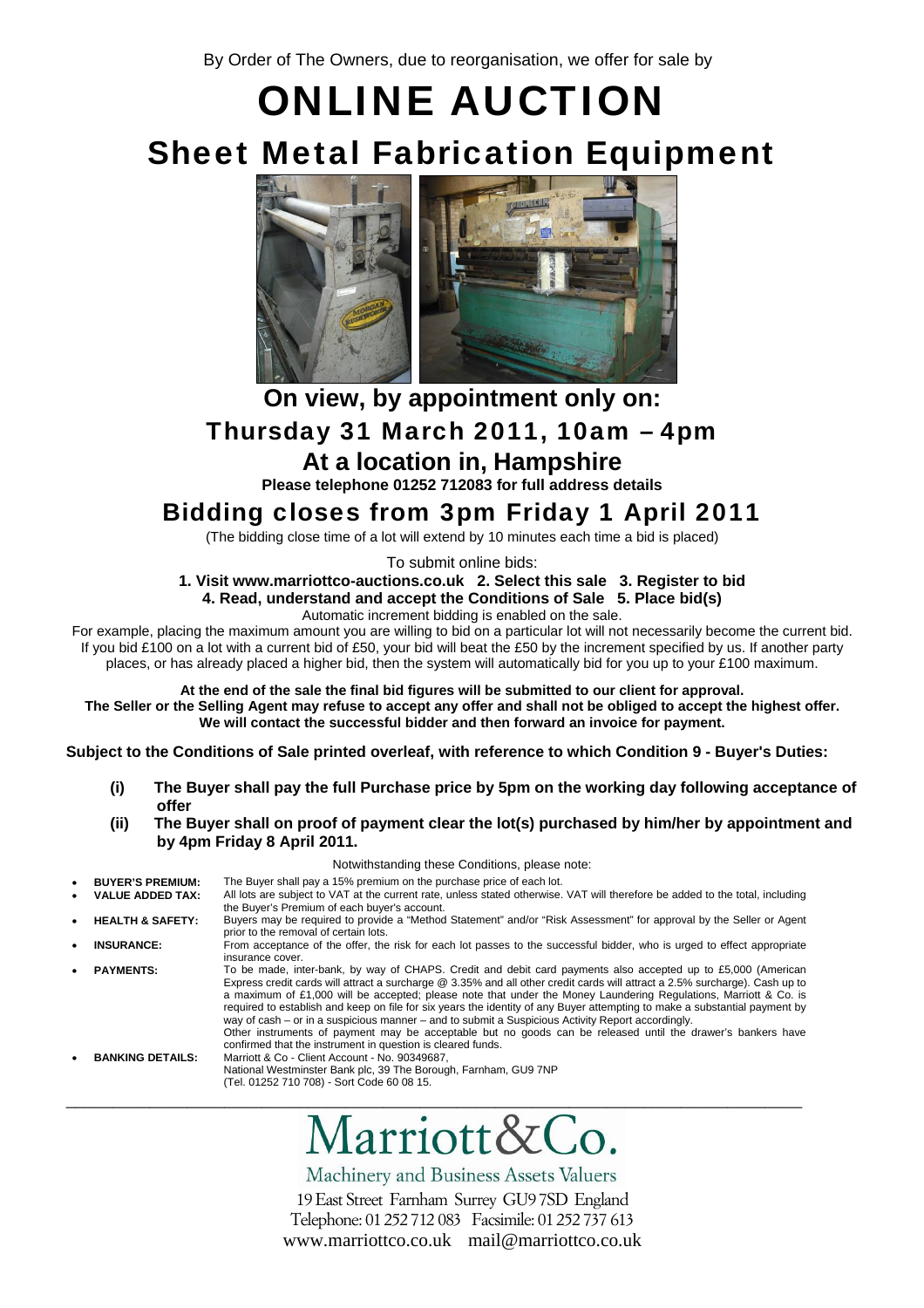## **CONDITIONS OF SALE BY ONLINE AUCTION**

### **'Online' sales use the internet, licenced software and a remote server over which Marriott & Co. has no control. Marriott & Co. accept no responsibility whatsoever for any bids placed**

#### **1. Conditions of Sale and Definitions**

These conditions of sale together with the information printed on the cover of this catalogue are the only terms and conditions by which the Selling Agent will sell lots to a Buyer.

- In these conditions, references to :
- (a) The "Sale" means the process by which the Selling Agent offers the lots listed in the catalogue for sale by "online auction" or "online tender" by way of the Selling Agent's website, which sale may be completed by the Selling Agent in accordance with Condition 4 below;
- (b) The "Selling Agent" means Marriott Valuers Limited trading as Marriott & Co. or any employee thereof at the time of sale;
- (c) The "Buyer" shall have the meaning ascribed to it in Condition 4 below and the "Buyers" shall be deemed to be principals (for the purpose of these conditions), unless to the knowledge of the Selling Agent they are acting as agents on behalf of a named principal;
- (d) The "Seller" means the person owning or having the right to sell the lot;
- (e) The Interpretation Act 1978 applies to the terms and expressions used in these conditions as if contained in the statute, and these conditions shall be governed by English Law.

#### **2. The Condition of Goods**

Whilst every care has been taken in the preparation of any advertisement, brochure, catalogue and other publication, descriptions are necessarily statements of opinion and must not be relied upon as statements of fact. Neither the Seller nor the Selling Agent is responsible for the correctness of any description of any lot.

The Selling Agent sells as agent for the Seller (unless otherwise specifically declared). The Selling Agent is not in a position to know the history or assess the quality of the lots. Lots sold are likely to have been subject to wear and tear caused by use or the effects of age and may have faults and imperfections. Buyers are given opportunities at the viewing times to examine lots and will be assumed to have done so. They must rely solely on their own skill or judgement as to whether lots are fit for any particular purpose and whether they comply with the catalogue description. This sale by online auction or tender is not a consumer sale.

#### **3. Personal Risk and Damage to Property**

Every person on the premises where the lots are being exhibited or sold before, during or after the sale are:

- (a) Deemed to be there at their own risk and neither the Seller nor the Selling Agent shall be liable for any loss, accident or injury sustained howsoever caused; and
- (b) Responsible for any damage they, their carriers or other agents may cause to any lot, to the premises or any other property.

#### **4. Bidding and Ascertainment of the Buyer**

In order to place a bid at our online auction or tender sales, the Buyer must have registered on the Selling Agent's website and will have acknowledged that any bid made is subject to these Conditions of Sale.

All bids made shall therefore be treated as offers made upon these Conditions of Sale and the Buyer is bound by them. Subject to these conditions the Buyer shall be the party notified by the Selling Agent of the acceptance of that party's offer.

For the avoidance of doubt, by making a bid, the bidder agrees to purchase the lot in accordance with these Conditions of Sale. The Seller or the Selling Agent may refuse to accept any offer and shall not be obliged to accept the highest offer.

#### **5. Selling Agent's Discretion**

The Selling Agent has the right to:

- (a) Refuse any bid;
- (b) Advance the bidding as he may decide;
- (c) Decide whether there has been a dispute as to the bidding and, if so, immediately to re-offer the lot in question;
- (d) Divide, combine and to withdraw any lot;
- (e) Exclude any party from the premises where the lots are being exhibited or sold, or block any party's bid.

#### **6. Sellers' Rights**

- Lots offered for sale are subject to:
- (a) Any reserve price placed by the Seller;
- (b) The right of the Selling Agent to bid on behalf of the Seller;
- (c) When no reserve price has been placed (but in no other case) the right of the Seller to bid personally or through any one agent.

#### **7. Duties of Persons Present and Using the Auction/Tender Sale Website**

All persons present at the premises or using the Auction/Tender Sale website agree to refrain from conduct which may cause a nuisance to others present or using the website, and to indemnify the Selling Agent against the consequences of any proceedings brought in respect of such conduct.

#### **8. Buyer's Premium and Value Added Tax**

The Buyer shall pay a 15 per cent premium on the purchase price of each lot sold (such premium to belong to the Selling Agent), together with Value Added Tax at the current rate on the purchase price of each lot (unless the lot is notified as not attracting Value Added Tax) and on the premium.

#### **9. Duties of Buyer** Upon being notified, the Buyer shall:

- 
- (a) Supply, if so required, a Banker's reference unless prior arrangements have been made;
- (b) Pay, if so required, a deposit of 25 per cent of the purchase price;
- (c) Pay the purchase price together with the Selling Agent's premium plus any chargeable Value Added Tax by 5pm on the working day immediately following acceptance of the offer;
- (d) In accordance with the Health & Safety at Work Regulations and Construction Design & Management Regulations, the Buyer may be required to provide a "Method Statement" and/or "risk assessment" for approval by the Seller and/or the Selling Agent prior to the removal of any lots. The Buyer is responsible for electrical disconnections which must be carried out by a suitably qualified electrician, and the Buyer is responsible for the removal of any fluids and/or waste in and around the lot(s) strictly in accordance with the Control of Substances Hazardous to Health Regulations. The Selling Agent reserves the right to withhold the lot(s), until a satisfactory removal method statement has been provided by the Buyer;

(e) On proof of payment and by appointment, remove the lot expeditiously and at the latest within five working days following acceptance of offer;

(f) Where lots are fixed to land and/or buildings, detach such lot safely and lawfully without the use of flame cutters explosives or any other dangerous equipment or processes (unless with previous written permission of the Selling Agent) and forthwith make good any damage to the land and/or buildings and the Buyer undertakes to indemnify the Selling Agent and (where appropriate) the Seller against any costs, damage, claims and demands arising upon such removal. The Selling Agent may require prior to removal a sum from the Buyer to cover the likely damage caused by such removal. The Selling Agent shall be entitled to exercise a lien on any lot purchased by the Buyer until all or any damage or loss has been paid in full.

#### **10. Liability of the Selling Agent and Seller**

- (a) Lots are sold with all faults and defects and with all errors of description and neither the Seller nor the Selling Agent is responsible for any defects whatsoever. All implied conditions relating to description, fitness and quality are accordingly excluded;
- (b) The Seller and the Selling Agent do not make or give, nor has any person in the employment of the Selling Agent any authority to make or give, any express representation or warranty with regard to any lot - except as provided by Condition 11 below.

#### **Risk and Passing of Property**

Subject to Condition 17 below, the Seller warrants to the Selling Agent and to the Buyer that the Seller is the true owner of the lot or is properly authorised to sell it. Each lot is at the sole risk of the Buyer from acceptance of the offer. Title shall not pass to the Buyer until payment has been made in full and until such time the Selling Agent shall have a lien on the lot.

#### **12. Consumer Protection Act 1987**

#### Lots sold are not supplied as new.

**13. Default by the Purchaser** If the Buyer fails to comply with his duties, the Selling Agent shall have the right to:

- (a) Resell the lots by Public Auction or otherwise without notice to the Buyer, and if any loss arises from such a resale after deducting the Selling Agent' full costs and expenses, the Buyer shall be responsible to the Selling Agent for that loss (any net surplus to be the Seller's); and
- (b) Where a deposit is paid, to forfeit that deposit; and
- (c) Charge interest on any unpaid balance at the rate of 2 per cent above base rate from time to time; and
- (d) Charge for storage arising after the time for removal at the rate of 25 per cent per annum of the sale price and to release the lots in question to the Buyer only after payment in full of all storage and removal expenses incurred (as well as the full purchase price).

#### **14. Agency and Commissions**

The Selling Agent may execute commissions received on condition that the relevant lots have been viewed by the bidder.

#### **15. Computer Software and Data**

The sale of any computers specifically excludes any software and/or data that may be held on computer carrying media, and the Buyer undertakes to not use and to remove and/or re-licence any software and to not use and to remove all data within the meaning of the Data Protection Act 1998 from the computer carrying media. The Selling Agent reserves the right to retain the computers until the Buyer has complied with this condition.

#### **16. Safety of Machinery and Vehicles**

- (a) Lots may not comply with the Health and Safety at Work Act 1974 or other relevant safety legislation; accordingly the Buyer undertakes not to use any lot purchased until satisfied that it complies with the relevant Acts and Regulations relating to such machines and equipment and to indemnify the Selling Agent against any failure to observe this undertaking;
- (b) In the case of the sale of vehicles, no vehicle is warranted or held out to be roadworthy; the Buyer undertakes to ensure that no vehicle is used unless it complies with the Road Traffic Acts and other relevant legislation; the odometer reading of vehicles is not warranted;
- All goods sold are sold as used and are not supplied as new;
- (d) This sale is subject to the Selling Agent being satisfied that all lots are safe, and the Buyer must allow access for a competent person nominated by the Selling Agent to inspect and carry out any necessary portable appliance tests (at the Seller's expense); any item failing a safety test will be excluded from the sale and scrapped.

#### **17. Insolvency and Death**

Where the Selling Agent conducts a sale on behalf of a Seller who is the Receiver, Administrator, Liquidator of Supervisor of a limited company, or Trustee in Bankruptcy or Supervisor of an individual:

- (a) The Seller shall only act as an agent on behalf of the company, bankrupt or individual (as the case may be) and shall be under no personal liability whatsoever in respect of the contract for sale of any lot;
- The Seller and the Selling Agent on his behalf sell whatever right, title or interest the company or the bankrupt or the individual may have in the lot; no warranty is given or authorised to be given by the Seller nor the Selling Agent with regard to the Seller's title to any lot(s) sold; any claims with regard to retention of title or other claims to the lot(s) will be the responsibility of the Buyer without any recourse to the Seller or the Selling Agent; no adjustment will be made if it subsequently transpires that the lot(s) are subject to third party ownership;
- If before title to any lot has passed to the Buyer, being an individual, he dies or enters into a composition or arrangement for the benefit of his creditors or has a Receiving Order in Bankruptcy made against him, or being a body corporate, has a Receiver, an Administrator or a Supervisor appointed or goes into Liquidation or enters into an arrangement for the benefit of its creditors, then in all such cases the contract for sale for such lot may be, at the Selling Agent's discretion, rescinded without notice to the Buyer; upon rescission, any deposit paid by the Buyer shall be forfeited and the Selling Agent shall be entitled to exercise the rights set out in these conditions of sale on the basis of a deemed default by the Buyer.

hampshire catalogue.doc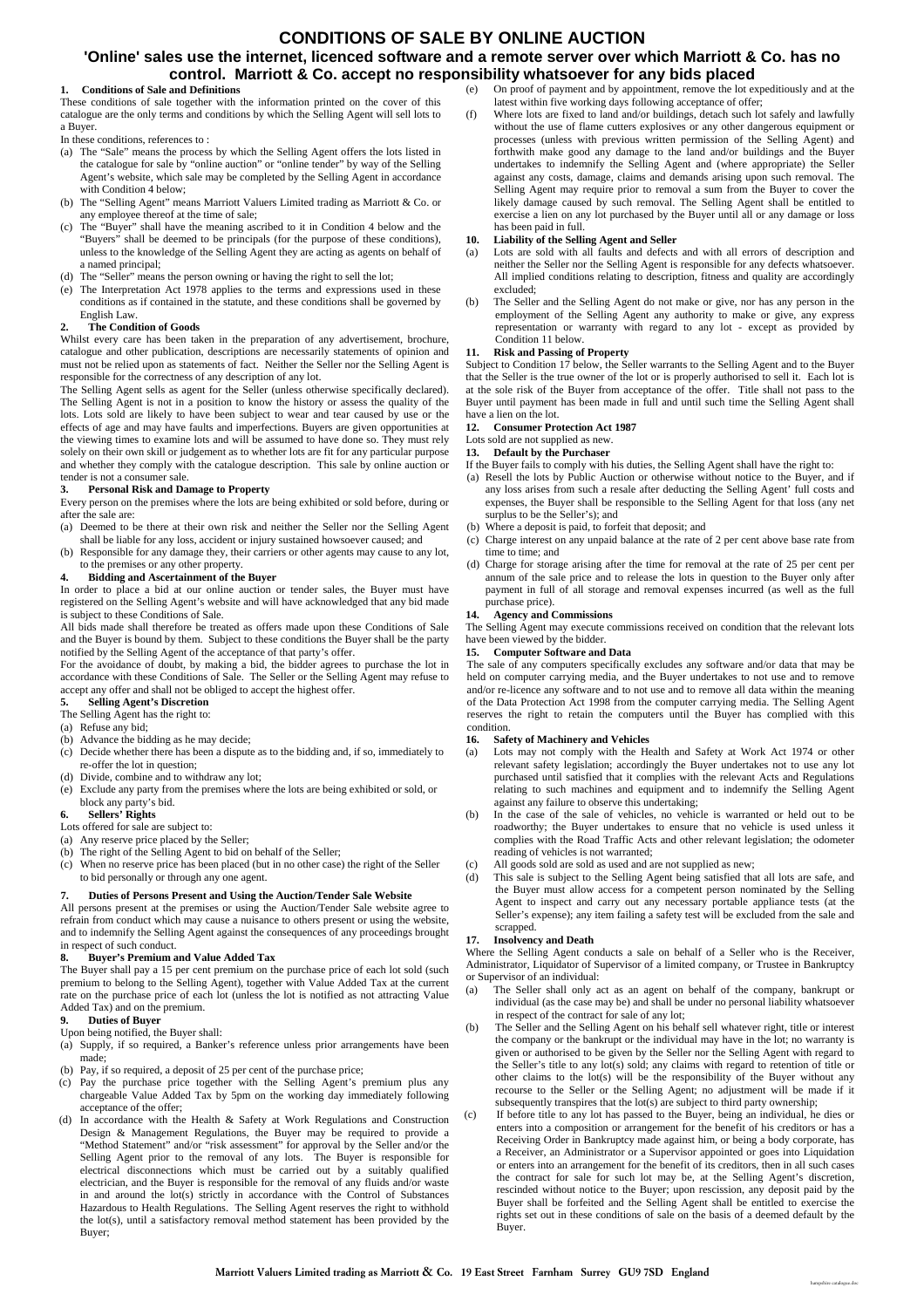## 1 *Withdrawn*



2 A 1973 **PROMECAM RG-50-25** press brake with 'selectra cnc' control, serial no. 2 050 25 455 (The Buyer of this lot will be required to provide a removal method statement for approval by the Seller or Agent prior to the removal of the lot)



3 A **Shape Beta** punch press with DynaPath Systems Inc Delta 20 cnc control serial no. 35/220B complete with a quantity of tooling (The Buyer of this lot will be required to provide a removal method statement for approval by the Seller or Agent prior to the removal of the lot)



4 A **Morgan Rushworth** powered bending rolls approx. 50" width (The Buyer of this lot will be required to provide a removal method statement for approval by the Seller or Agent prior to the removal of the lot)



5 **A Pedrazzoli SpA Super Brown Special** chop saw with adjustable mitre vice (The Buyer of this lot will be required to provide a removal method statement for approval by the Seller or Agent prior to the removal of the lot)



6 A **Samco Model EG horizontal belt sander** 2,000mm approx. width and 600mm approx throat, serial no. NG/82 (The Buyer of this lot will be required to provide a removal method statement for approval by the Seller or Agent prior to the removal of the lot)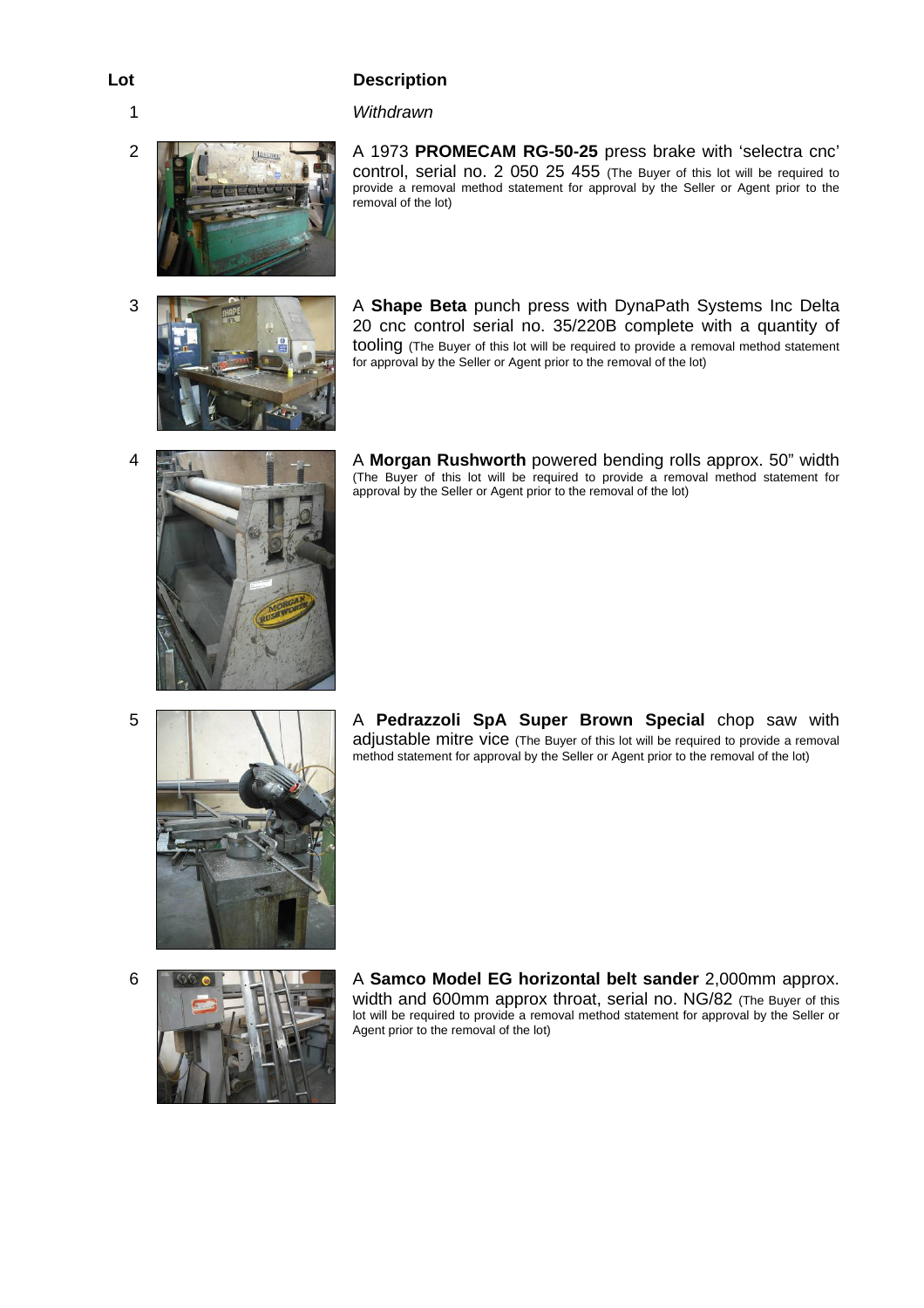7 **A Manual bending rolls approx.** 36"





- **8 A BKC Lift Trucks GV.16** four wheel LPG fork lift truck, serial no. 01892707
- 9 A **Kempomat 200 type DC** welder, no. 5624/L





11 **A New Arc RT 2000** bench tig welder no. RT9601-149 on mobile bench stand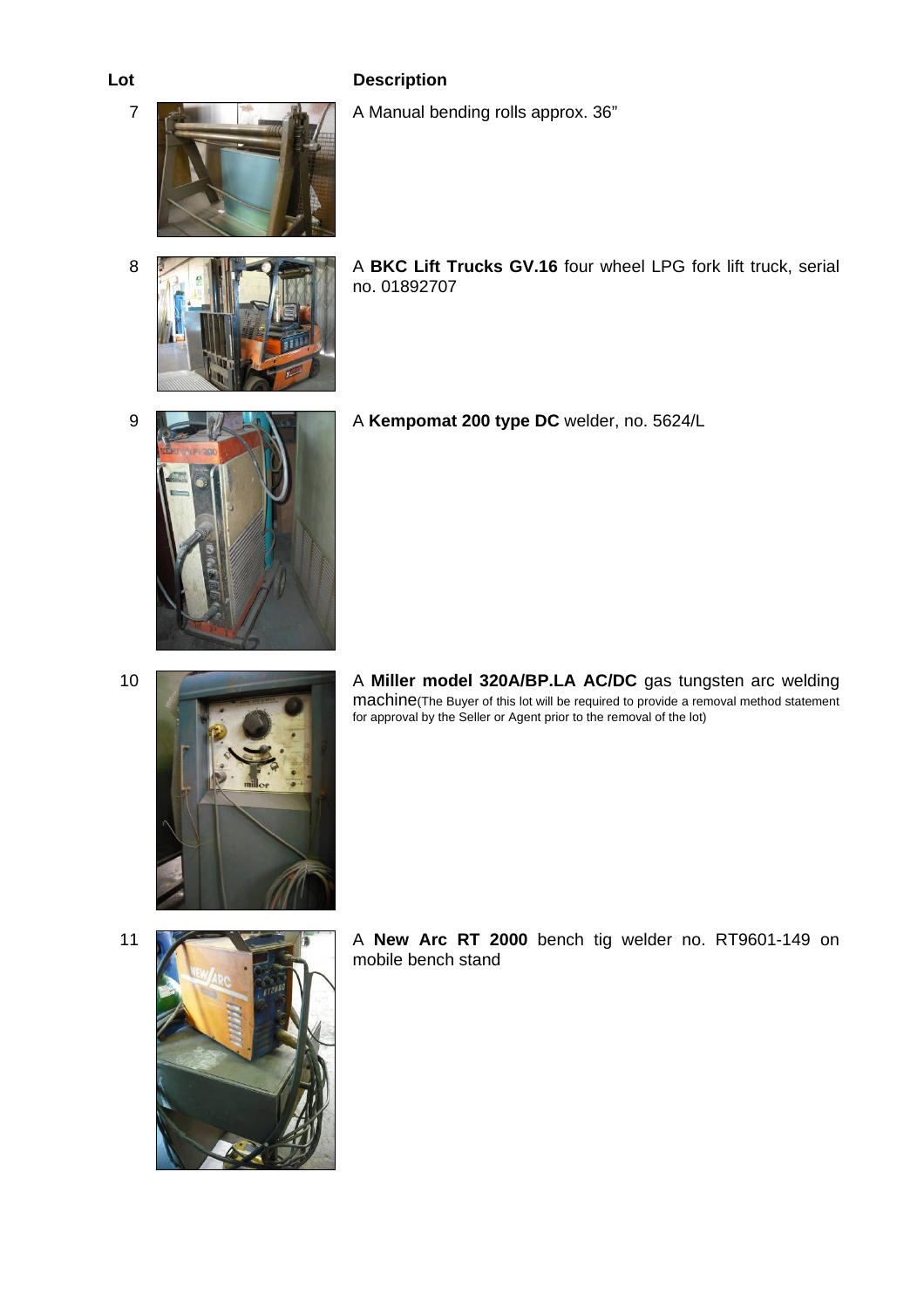12 **A Miller Syncrowave 250 CC.AC/DC** welding power source serial no. KH346550 with Miller Watermate 1A cooling unit *(advised requires new pump)* (The Buyer of this lot will be required to provide a removal method statement for approval by the Seller or Agent prior to the removal of the lot)



13 **A 2005 HPC Plusair Sk21T** air compressor serial no. 1334 in acoustic cabinet, 14,700 hours, with a Cool Technology Limited 490 litre vertical air receiver tank(The Buyer of this lot will be required to provide a removal method statement for approval by the Seller or Agent prior to the removal of the lot)



14 **A Hydrovane 47** Screw compressor in cage (The Buyer of this lot will be required to provide a removal method statement for approval by the Seller or Agent prior to the removal of the lot)



16 **A Pedestal double ended grinder** A Pedestal double ended grinder



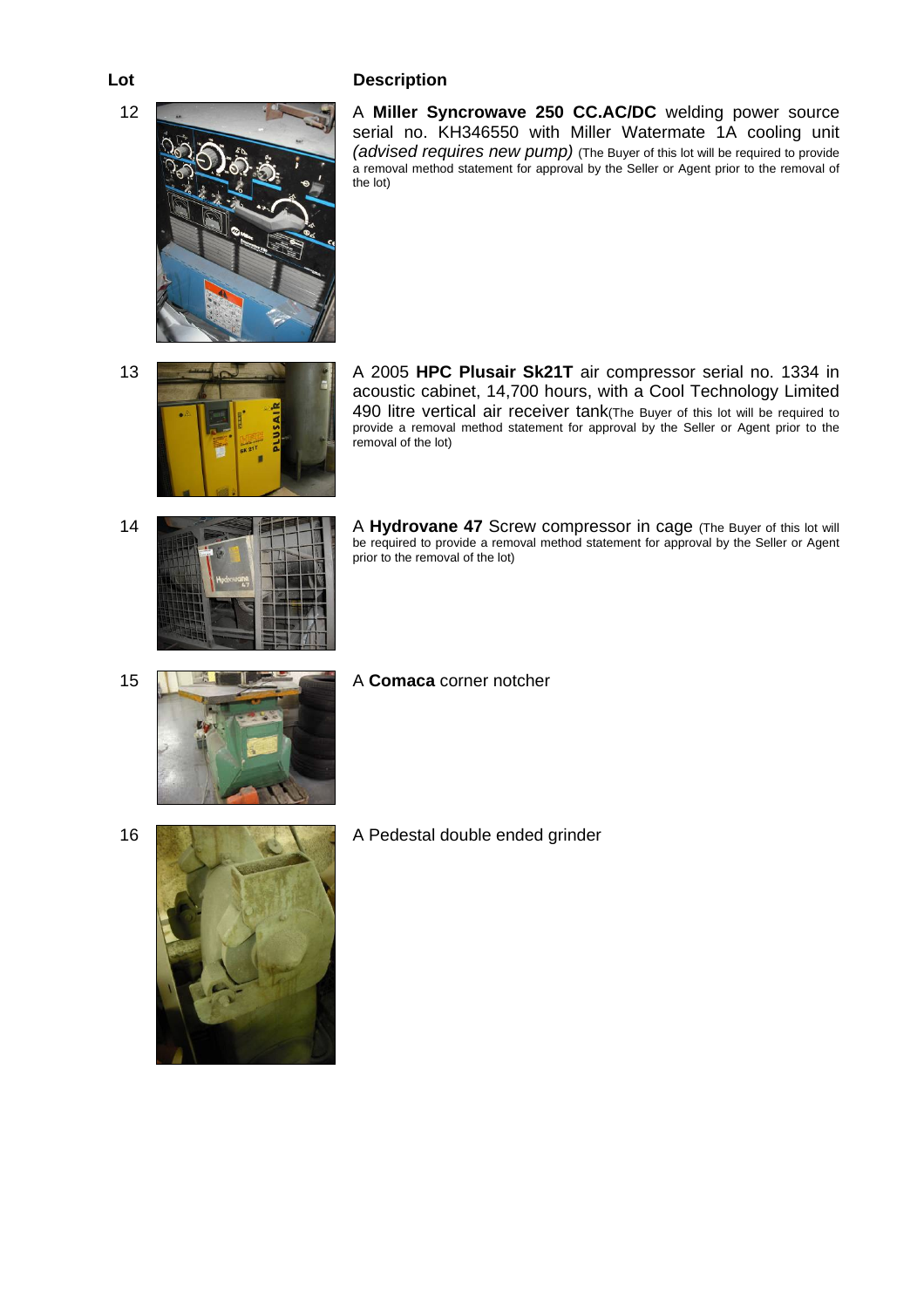17 **A 1988 Amada Promecam IT2 25 ton** 1.2m hydraulic press brake no. IT2 025 12 4012 with Autobend 5C control, second axis, remote foot switch and a quantity of tooling (The Buyer of this lot will be required to provide a removal method statement for approval by the Seller or Agent prior to the removal of the lot)



18 A **PEM Serter Series 4** 6 ton press no. J4 2331, on stand with 5.5 bar air supply, tool holder and foot switch(The Buyer of this lot will be required to provide a removal method statement for approval by the Seller or Agent prior to the removal of the lot)



19 **A Draper HD19/16CF** 19mm floor standing pillar drill no. 0712026 (The Buyer of this lot will be required to provide a removal method statement for approval by the Seller or Agent prior to the removal of the lot)



20 A **Draper HD19/16C** 19mm bench pillar drill no. 0712017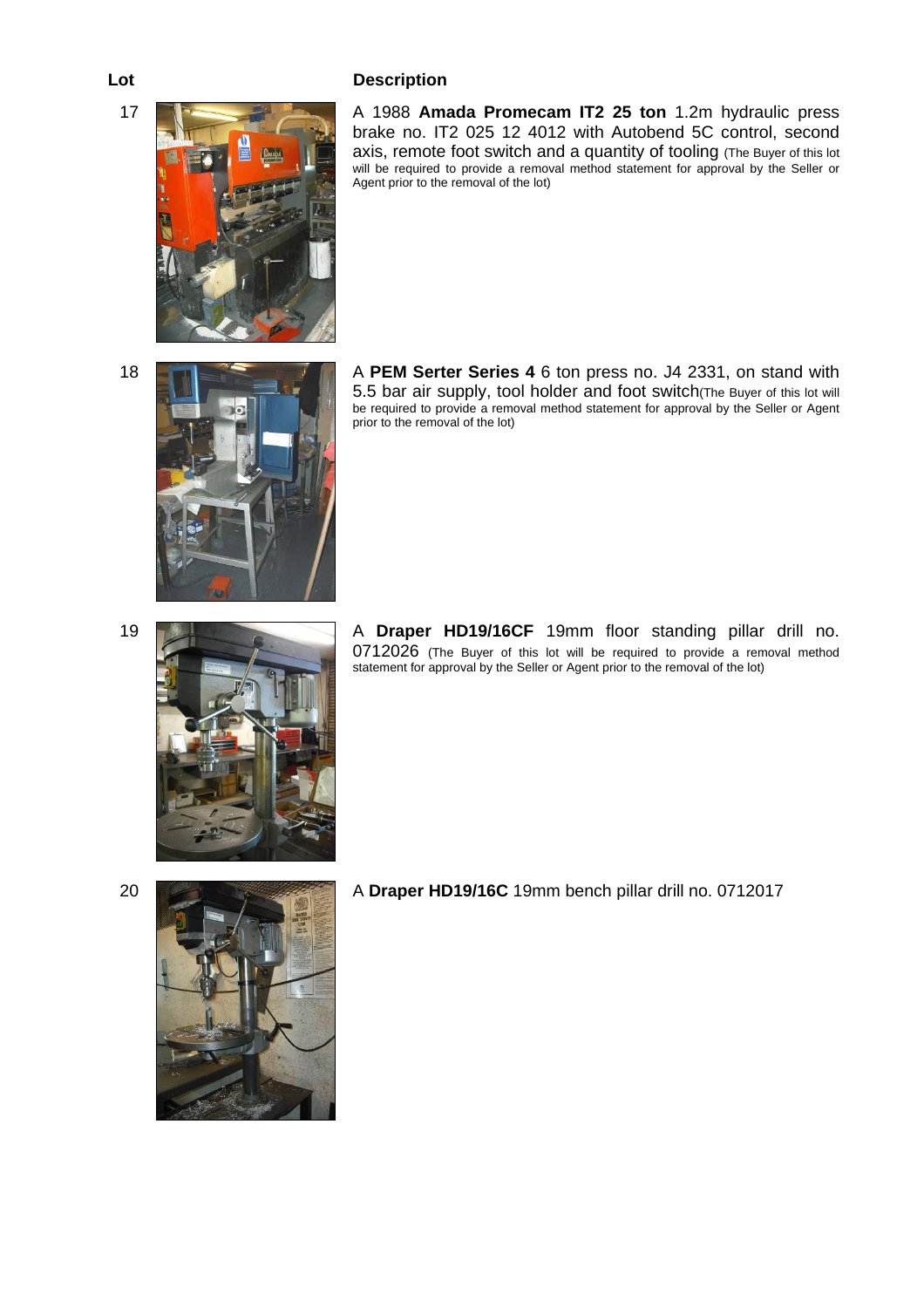21 A **Record Power DMD 28** 13mm bench pillar drill no. 030905



22 **A British Federal Welder & Machine Co** Ltd heavy duty spot welder no. 7152 (The Buyer of this lot will be required to provide a removal method statement for approval by the Seller or Agent prior to the removal of the lot)



23 A 2007 **APM Surtech L50** 1" linisher for bench no. 050071159





25 A **Vanco Flexiband model 1** bench 1" linisher serial no. 13748

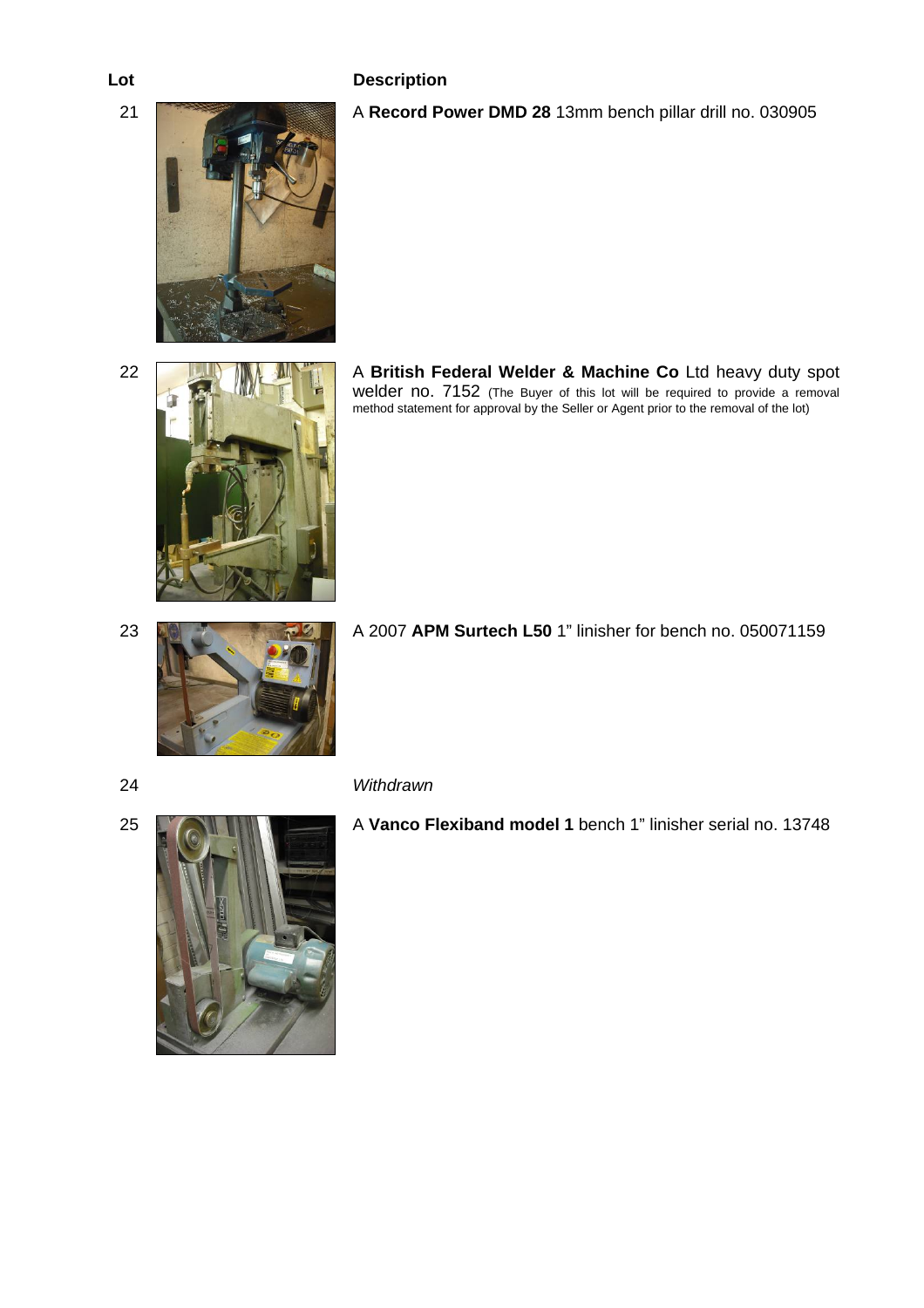26 **A <b>Miller Syncrowave 275 AC/DC** welder with cooling unit (The Buyer of this lot will be required to provide a removal method statement for approval by the Seller or Agent prior to the removal of the lot)



27 **A heavy duty steel bench with welded sided bench attached** (The Buyer of this lot will be required to provide a removal method statement for approval by the Seller or Agent prior to the removal of the lot)



28 **A Rapidor reciprocating saw** 

29 A **Pickhill Engineers model PT300** oil filled welder no. 12102

30 A **Balding Engineering Limited Beavermill VBRP** adjustable speed turret milling machine with T slot powered bed, serial no. 10295\2 (The Buyer of this lot will be required to provide a removal method statement for approval by the Seller or Agent prior to the removal of the lot)



31 A **Colchester Student 1800** gap bed lathe serial no. 4/0007/03213 (The Buyer of this lot will be required to provide a removal method statement for approval by the Seller or Agent prior to the removal of the lot)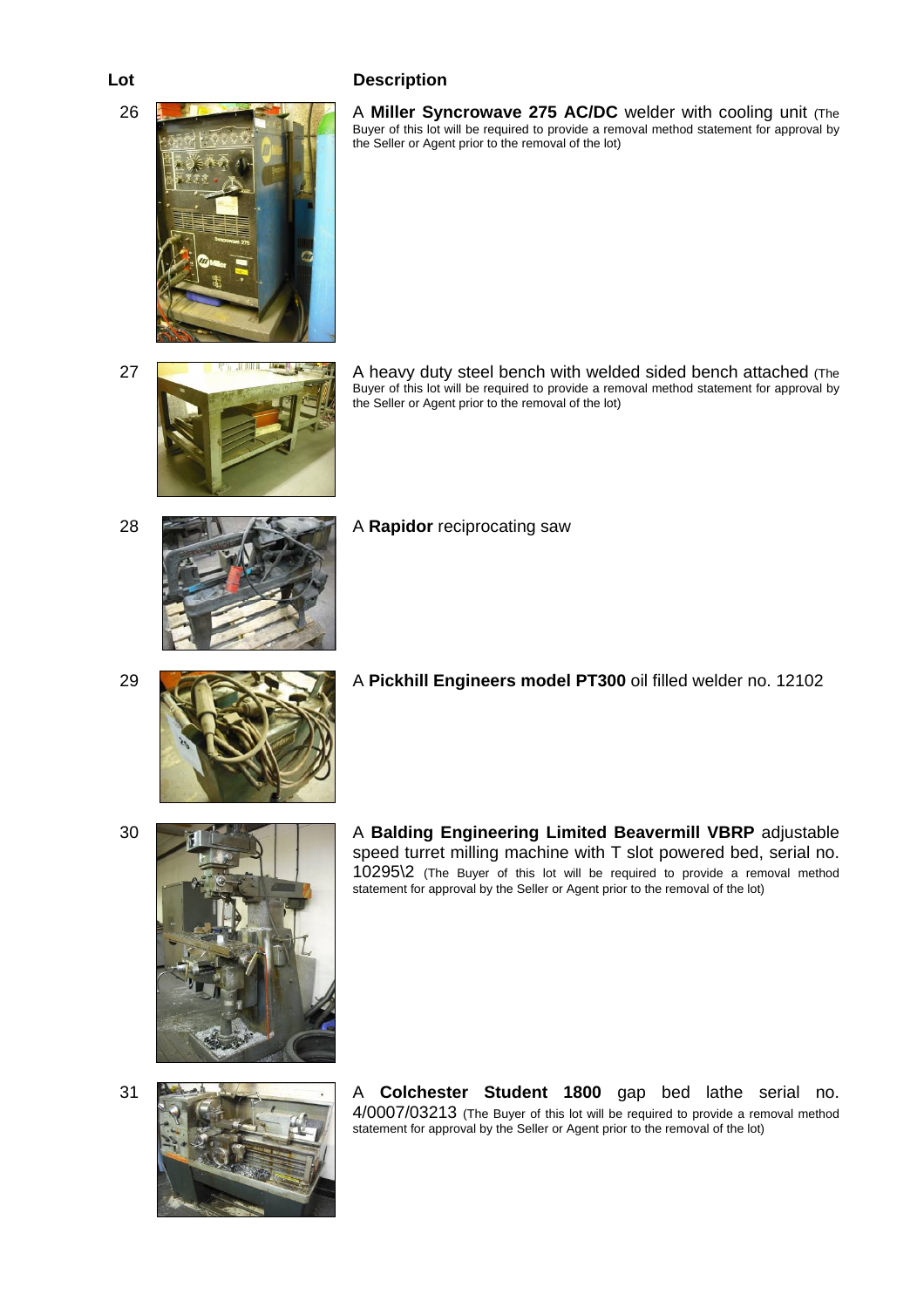

32 **A Vanco** vertical and horizontal linisher on bench (The Buyer of this lot will be required to provide a removal method statement for approval by the Seller or Agent prior to the removal of the lot)



33 An **FJ Edwards No. 6A** flypress (The Buyer of this lot will be required to provide a removal method statement for approval by the Seller or Agent prior to the removal of the lot)



34 **A The Denbigh No. 2** flypress



35 **An FJ Edwards No. 6** Flypress (The Buyer of this lot will be required to provide a removal method statement for approval by the Seller or Agent prior to the removal of the lot)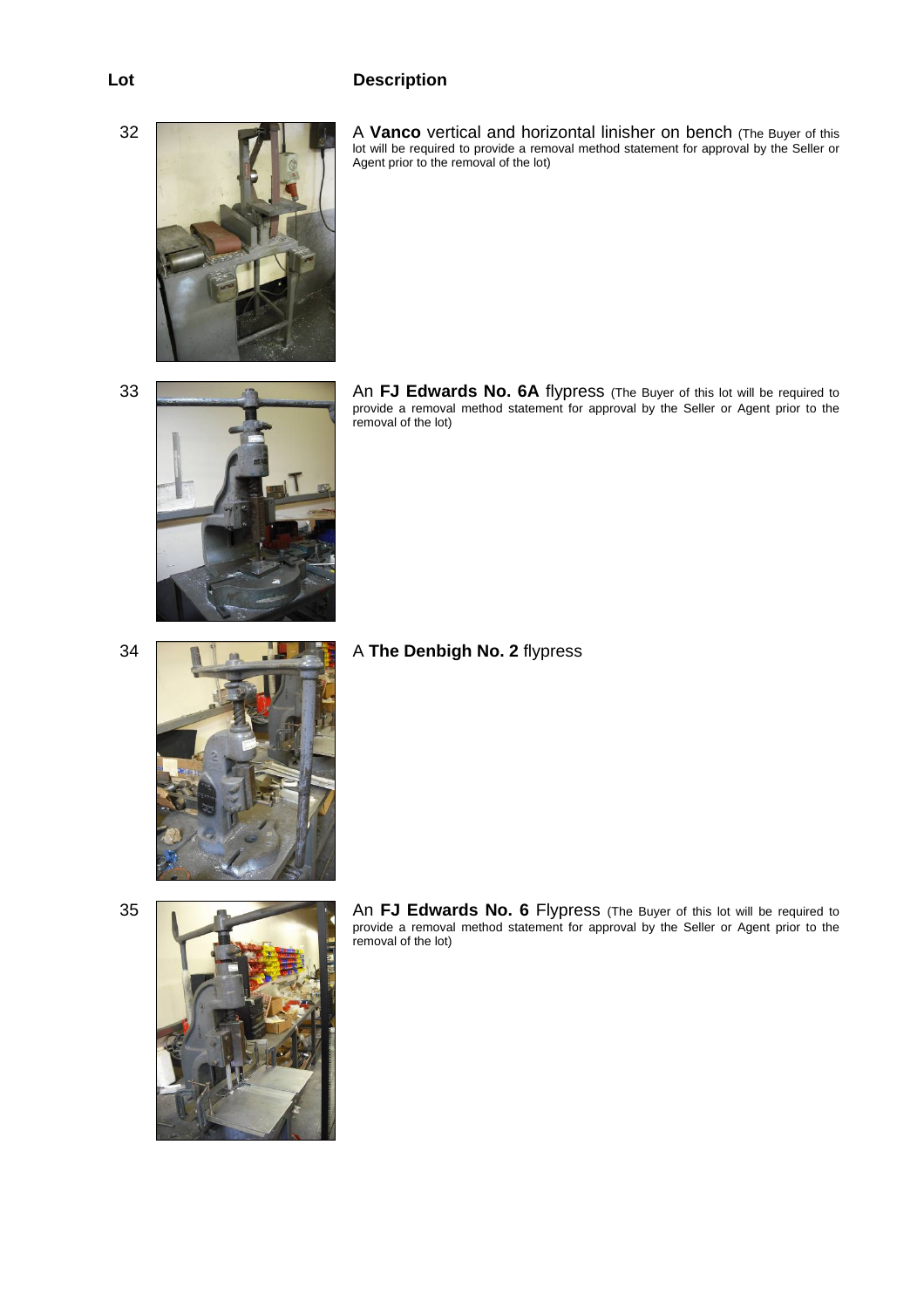

36 A **Fronius Magic Cleaner Stand Alone** weld cleaning machine no. 12041263





37 A 2010 **Vixen jet wash type FL100** serial no. 2351 (The Buyer of this lot will be required to provide a removal method statement for approval by the Seller or Agent prior to the removal of the lot)





38 Two steel 230mm x 76mm work benches (contents not included)

39 **Six steel work stands** 

40 **Two steel tables and a mobile bench** Two steel tables and a mobile bench

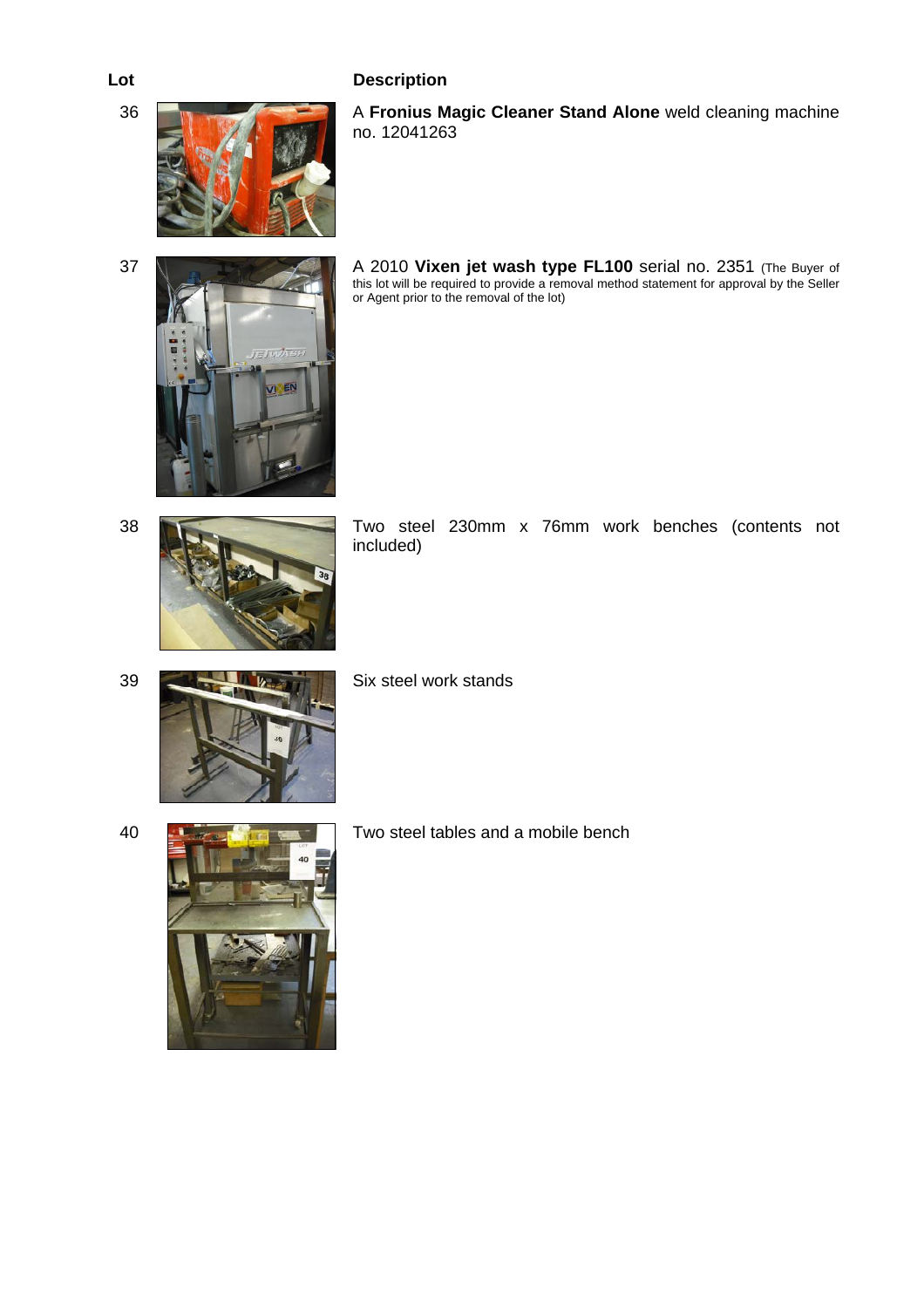

42



Three clamp sets



## 43 **An FJ Edwards No. 5** swager



44 A **Samuel Withers** & Co Ltd steel safe

45

46

47

END OF SALE